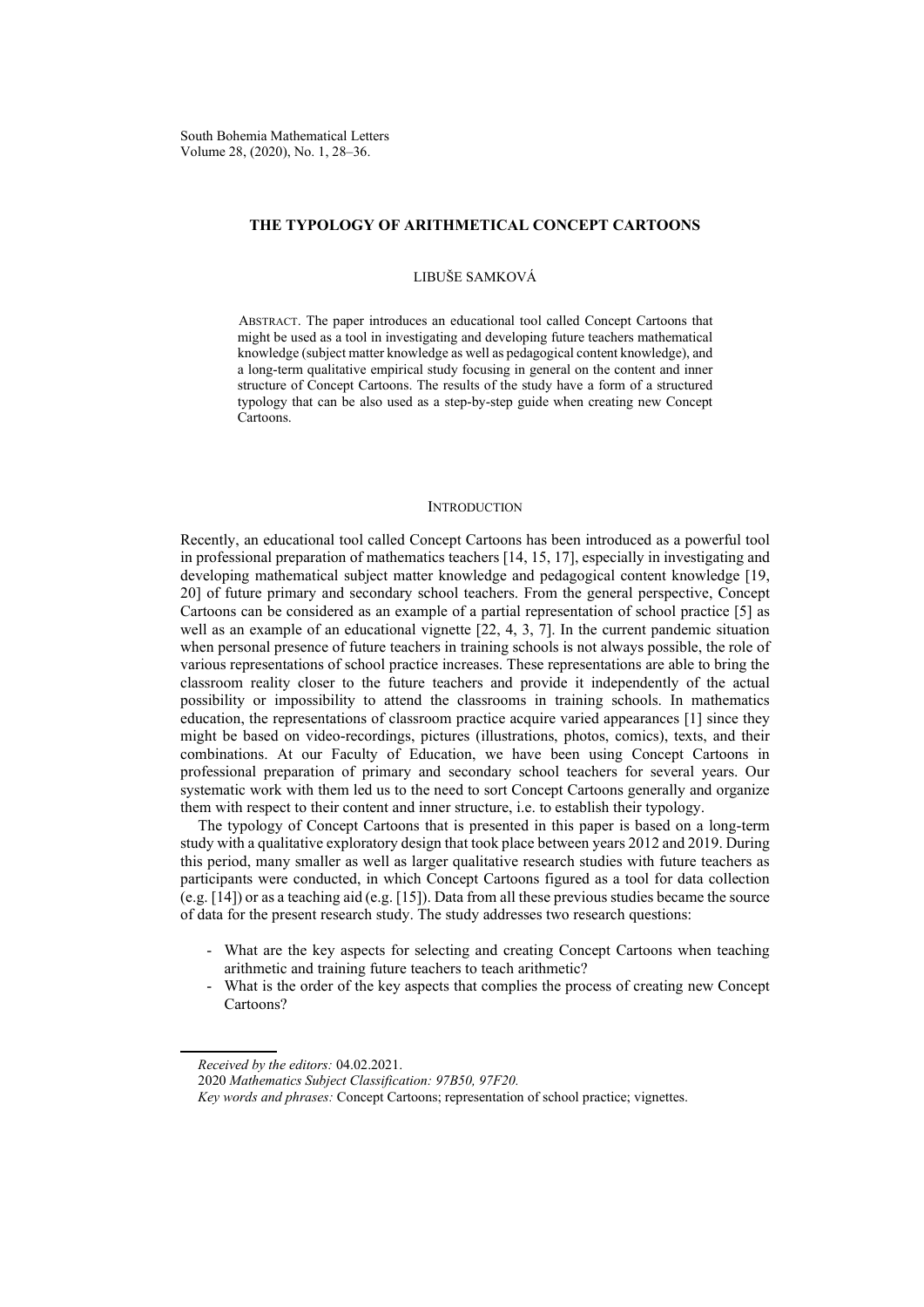## 1. CONCEPT CARTOONS

An educational tool called Concept Cartoons was established ca. 30 years ago in the Great Britain [8] as a tool to enhance motivation and engagement of pupils during school science lessons at primary and secondary school levels. In later years, the tool also spread to other school subjects including mathematics [2].

Concept Cartoons are individual pictures that show a sketch of a situation more or less related to the curriculum and a group of several children in a bubble dialog. In bubbles, the children discuss the pictured situation by presenting various alternative opinions. Similarly, as in reality, the wording of the opinions in bubbles is rather short and informal and the correctness and clarity of the presented opinions may vary. As for the order of bubbles, the top left bubble is usually considered the first, it may narrow the discussed topic or offer a further explanation of the pictured situation. One of the bubbles might be blank (with just a question mark in it), to indicate that there are other alternative opinions not mentioned in the bubbles yet. For a sample of a Concept Cartoon see Figure 1.



<sup>o</sup> Millgate House Education Ltd (2008)

FIGURE 1. Concept Cartoon on decimal numbers on stopwatches; (source of the picture: [2]: no. 1.3)

When employed in primary and secondary classrooms, Concept Cartoons are often introduced to pupils accompanied by questions such as "What do you think about it?", "Who in the picture is right?", "Why?", and the pupils discuss about answers. For our use in professional preparation of primary and secondary teachers, we use two diverse sets of accompanying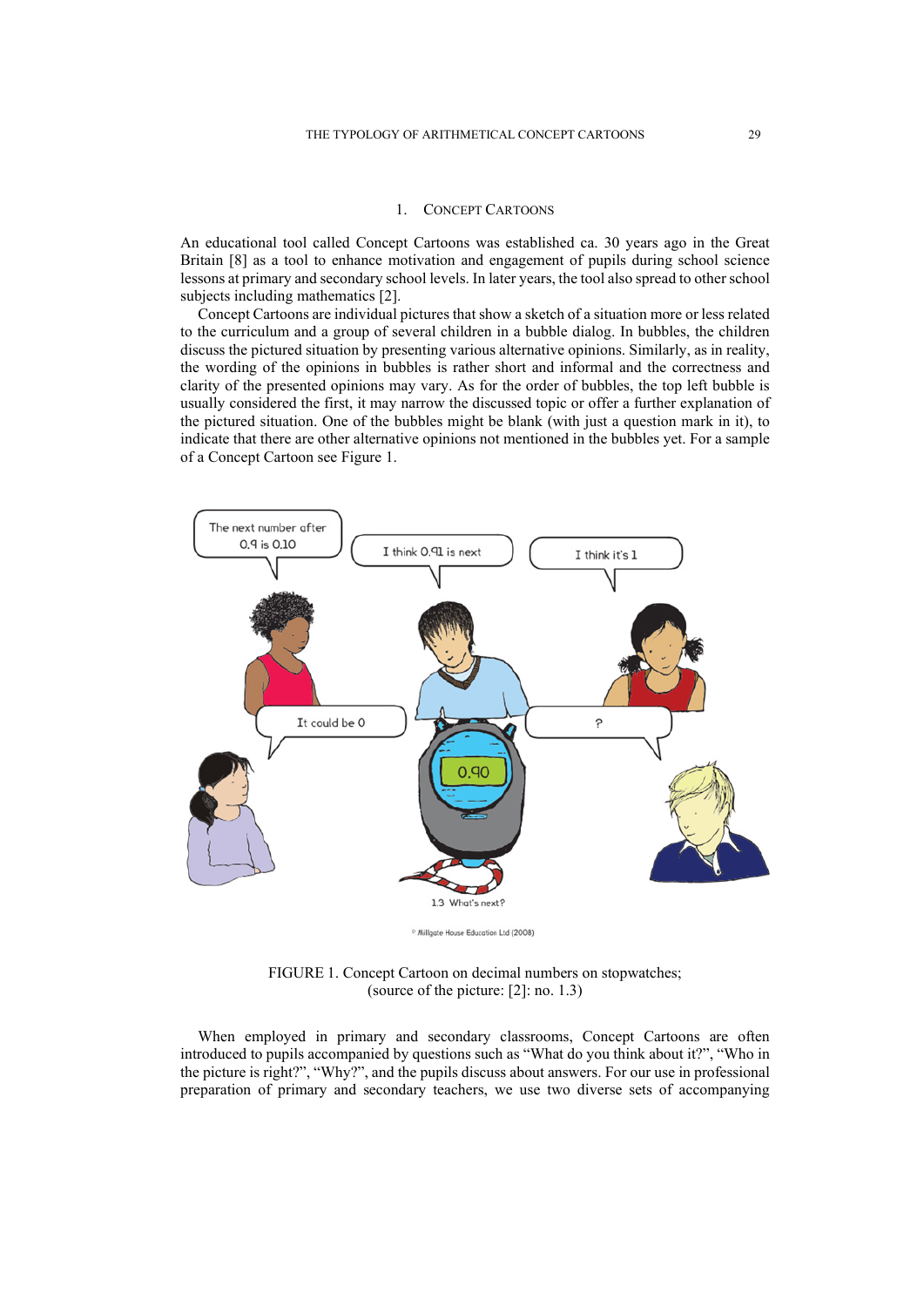questions. The shorter one consists of three questions that aim primarily at subject matter knowledge: "Which children in the picture are right?", "Which are wrong?", "Why?". The longer one consists of two questions and four instructions that aim also at pedagogical content knowledge: "Which child do you strongly agree with?", "Which child do you strongly disagree with?", "Decide which ideas are right and which are wrong. Give reasons for your decision.", "Try to discover the cause of the mistakes.", "Advise the children who made the mistakes how to correct them.", "Propose two texts that could be filled in the blank bubble – one of them correct, and the other one incorrect." ([14]: 65).

The research conducted with Concept Cartoons in primary and secondary classrooms showed increase in pupils' motivations and engagement as well as in argumentation skills [9, 11]. In professional preparation of teachers, the research showed the nature of teacher knowledge that the tool can reveal [14] and help develop [15]. It also showed that Concept Cartoons can reveal inconsistency in knowledge that standard written tests cannot do [13].

## **1.1. Methodology**

The participants of this study were 319 future teachers, students of the professional teacher preparation university programmes designated for training primary school generalist teachers or secondary school mathematics teachers.

As already mentioned in the introduction, the initial stage of data collection took place in years 2012 to 2019, within the framework of several research studies that used Concept Cartoons as a tool for data collection or as a teaching aid. We obtained data in the form of written records of responses to various Concept Cartoons on arithmetic topics and to various sets of accompanying questions. To these written records, we added our own field notes from the process of creation new Concept Cartoons and from the process of sorting and selecting already created Concept Cartoons. In particular, we got use of written records associated to eight original arithmetic Concept Cartoons created by Dabell et al. [2] and to sixteen arithmetic Concept Cartoons which we have newly created themselves. We also got use of Concept Cartoons without associated data – these Concept Cartoons served to illustrate selected phenomena or as an inspiration in the process of creation additional illustrative Concept Cartoons. In particular, we employed one hundred and twenty original Concept Cartoons (i.e., the rest of the original mathematical set created by Dabell et al. [2]) and thirteen arithmetic Concept Cartoons which we have newly created themselves.

Data analysis aimed at finding a structured list of qualitative aspects and categories according to which it would be possible to appropriately select, sort and create Concept Cartoons. Due to the nature of the research questions, we proceeded from a qualitative research design of the exploratory type. We processed data using open coding and constant comparison [10]. During data analysis, we monitored the frequency and quality of data related to individual Concept Cartoons images, the relationships between individual Concept Cartoons and the mathematical content of their data; all from the perspective of individual participants as well as various groups of participants.

# **1.2. Findings – key aspects and relevant categories**

Detailed data analysis highlighted the importance of distinguishing between aspect that might be considered objective and aspect that might be considered subjective. In this particular context, we perceive as *objective* aspects that can classify Concept Cartoons regardless of current knowledge and as *subjective* aspects that classify tasks with regard to respondents' current knowledge (for instance, when for different pupils and different periods of schooling, one and the same Concept Cartoon can be included in different categories). It showed that objective aspects are better structured and more suitable for proper grasping.

Subsequently, two key factors for objective aspects were identified that should be thoroughly distinguished: *the task in the background* and *the content of the bubbles*. As the task in the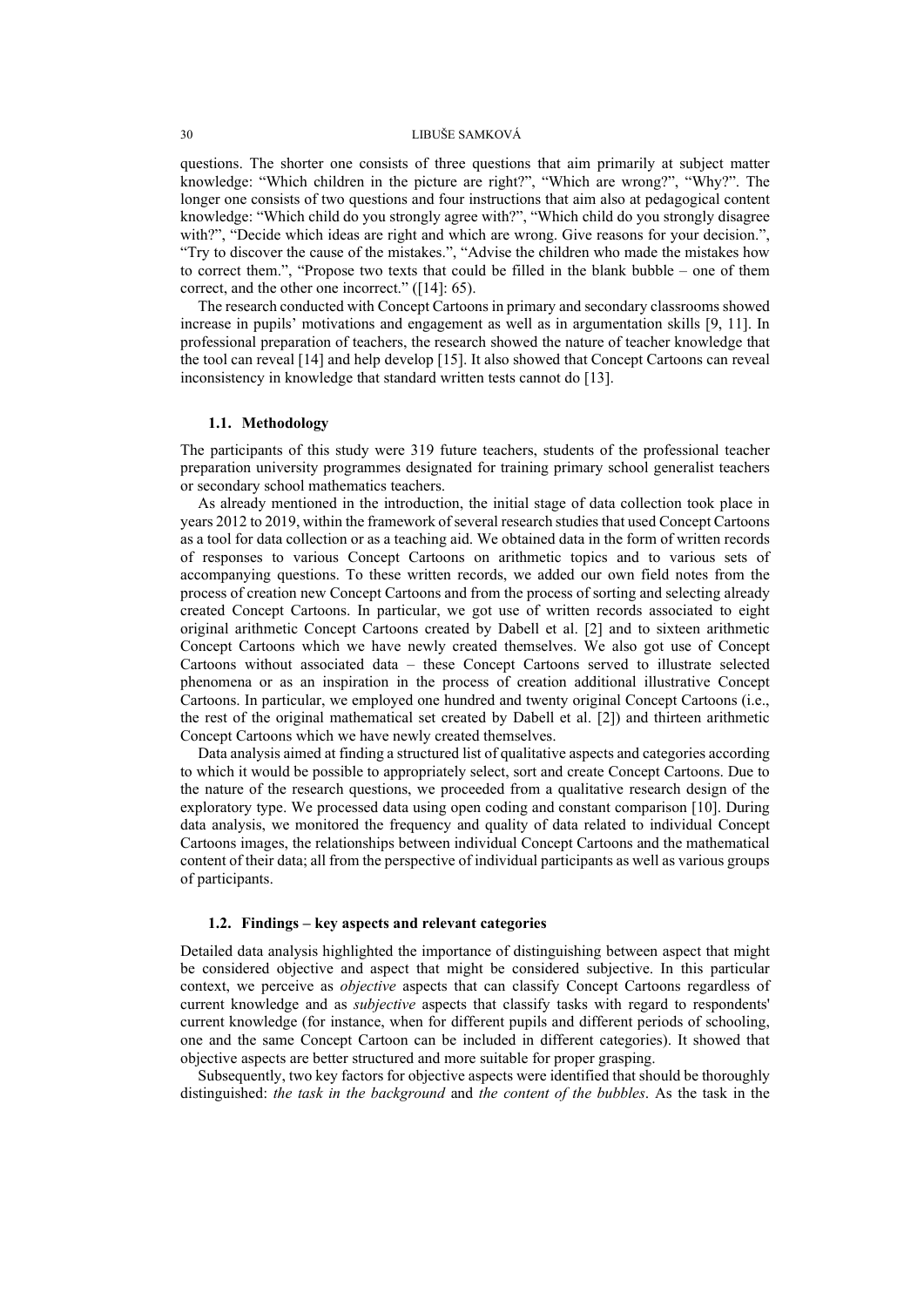background of a given Concept Cartoon we perceive the task that is illustrated by the picture in the background of the Concept Cartoon, together with the part of the text in the top left bubble that clarifies the pictured situation or explains what in particular the children discuss in other bubbles.

From the perspective of the task in the background, two relevant objective factors were revealed in data: *mathematical focus of the task* and *openness of the task* (in the sense of the open approach, see e.g. [12, 18]). From the perspective of the content of the bubbles, three relevant objective factors were revealed in data: *mathematical correctness of individual bubbles*, *mathematical format of the texts* and *polyvalence of bubbles* (polyvalence in the sense of polyvalent tasks, see e.g. [6, 18]). In this context, the polyvalence means that the decision about correctness is more difficult for some of the bubbles than for the others. In order to stay objective, the polyvalence of bubbles is considered only in cases when the more difficult bubbles cannot be assessed without knowledge that is needed for assessing the less difficult bubbles, i.e. from the perspective of knowledge, the more difficult bubbles can be considered an extension of the less difficult ones.

For each identified objective key aspect, a structure of its respective categories was created on the basis of our data. Type abbreviations were assigned to all the resulting relevant qualitative categories. A structured summary of all the relevant categories, arranged chronologically according to their importance in the process of the creation of new Concept Cartoons, is shown in Figures 2 and 3.

# The task in the background

Mathematical focus of the task

purely mathematical calculation task (code MC)

purely mathematical propositional task (code MP)

application task externally unaffected (code AU)

application task externally affected (code AA)

Openness of the task

non-open task (code OX) task with open starting situation (code OS) task with open solution procedure (code OP) task with open end situation (code OE) task with multiple-step solution procedure (code OM)

FIGURE 2. Relevant qualitative categories for the key aspect *the task in the background*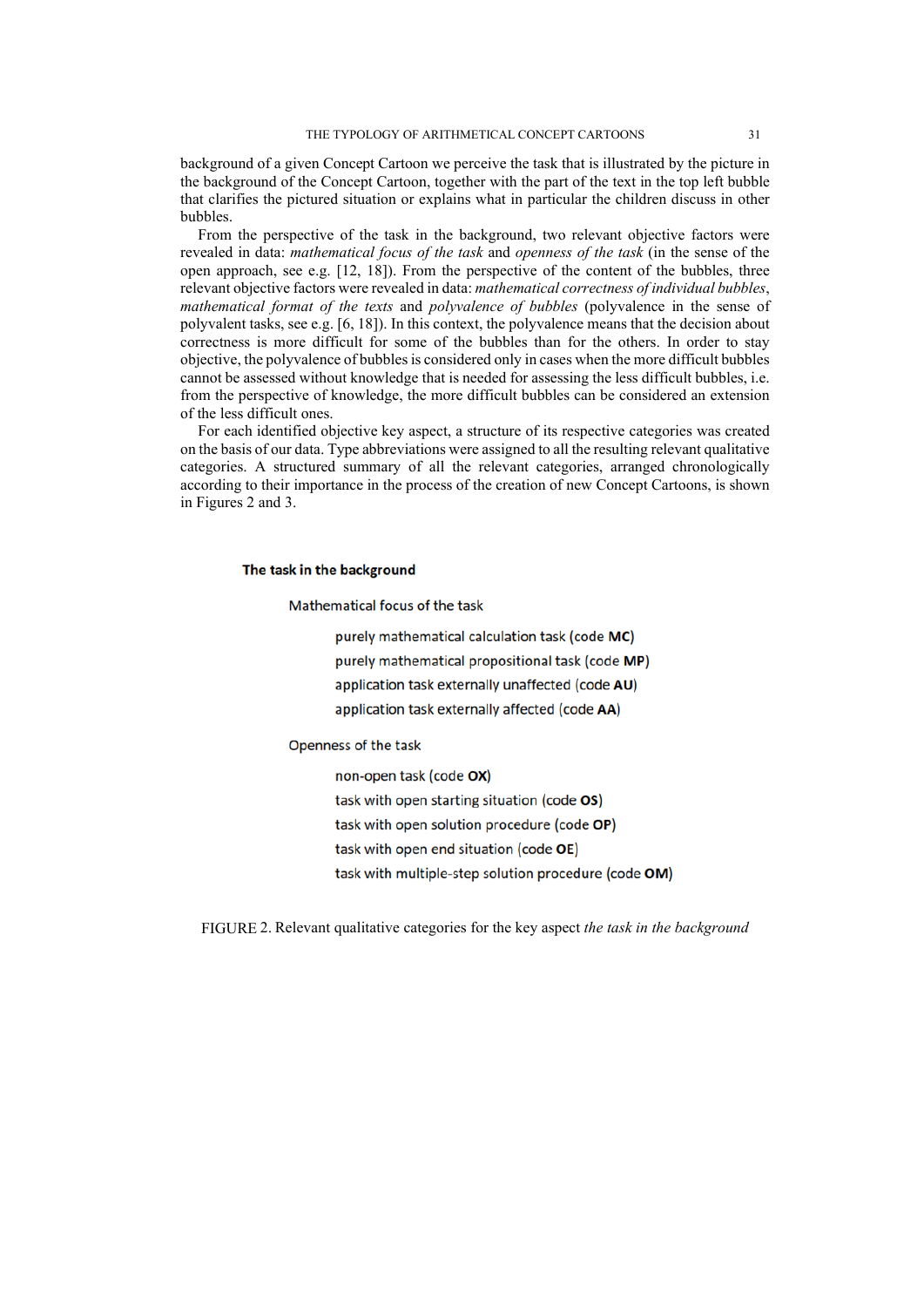#### The content of the bubbles

Mathematical correctness of individual bubbles

```
correctness conditioned (code CC)
correctness ambiguous (code CA)
correctness unambiguous (code CU)
```
Mathematical format of the texts

| for MC, AU, AA: | only results (code BR)                     |
|-----------------|--------------------------------------------|
|                 | only solution procedures (code BP)         |
|                 | solution procedures and results (code BPR) |
|                 | comments (code BC)                         |
| for MP:         | one-case statement (code BSC)              |
|                 | general statement (code BSG)               |
|                 | existential statement (code BSE)           |

Polyvalence of the bubbles

polyvalent set of bubbles, i.e. bubbles of different difficulty (code PSB)

FIGURE 3. Relevant qualitative categories for the key aspect *the content of the bubbles*

# **1.3. Findings – illustrative examples**

To illustrate the meaning of the key aspects and relevant categories, we would analyse several Concept Cartoons with respect to them. We would start with the Concept Cartoon from Figure 1 which discusses decimal numbers on stopwatches. As a task in the background of this Concept Cartoon, we may consider the task "Which number is next after the number 0.9 on stopwatches?". Such a task is an externally affected application task (code **AA**), since it addresses a practically based problem (numbers appearing on the stopwatches) and the answer to the problem depends on the accuracy of the particular stopwatches – it may be 0.01 as well as 0.05, thus the correct answer might be 0.91 as well as 0.95. The starting situation and the end situation are open, both due to the missing piece of information on the accuracy (codes **OS**, **OE**). As for the correctness of the bubbles, it is conditioned – based on the particular accuracy (code **CC**): for the accuracy 0.01, the top middle bubble is correct and the others are incorrect, for the accuracy 0.05, none of the bubbles is correct. As for the mathematical format of the bubbles, all of them show just results (code **BR**).

An externally unaffected application task (code **AU**) might be easily created from the Concept Cartoon in Figure 1 by adding the information about the accuracy to the picture, for instance, by adding a plate with "accuracy 0.01" beside the stopwatches. In that case, the task in the background would modify to "Which number is next after the number 0.9 on stopwatches with the accuracy 0.01?", and the task would not be open (code **OX**). The correctness of all the bubbles would be unambiguous (code **CU**).

In Figure 4, the task in the background may be assigned as "Decide whether numbers 74 and 144 are divisible by number 4." which means that the task is propositional (discusses the validity of a mathematical proposition; code **MP**). This task has a multiple-step solution procedure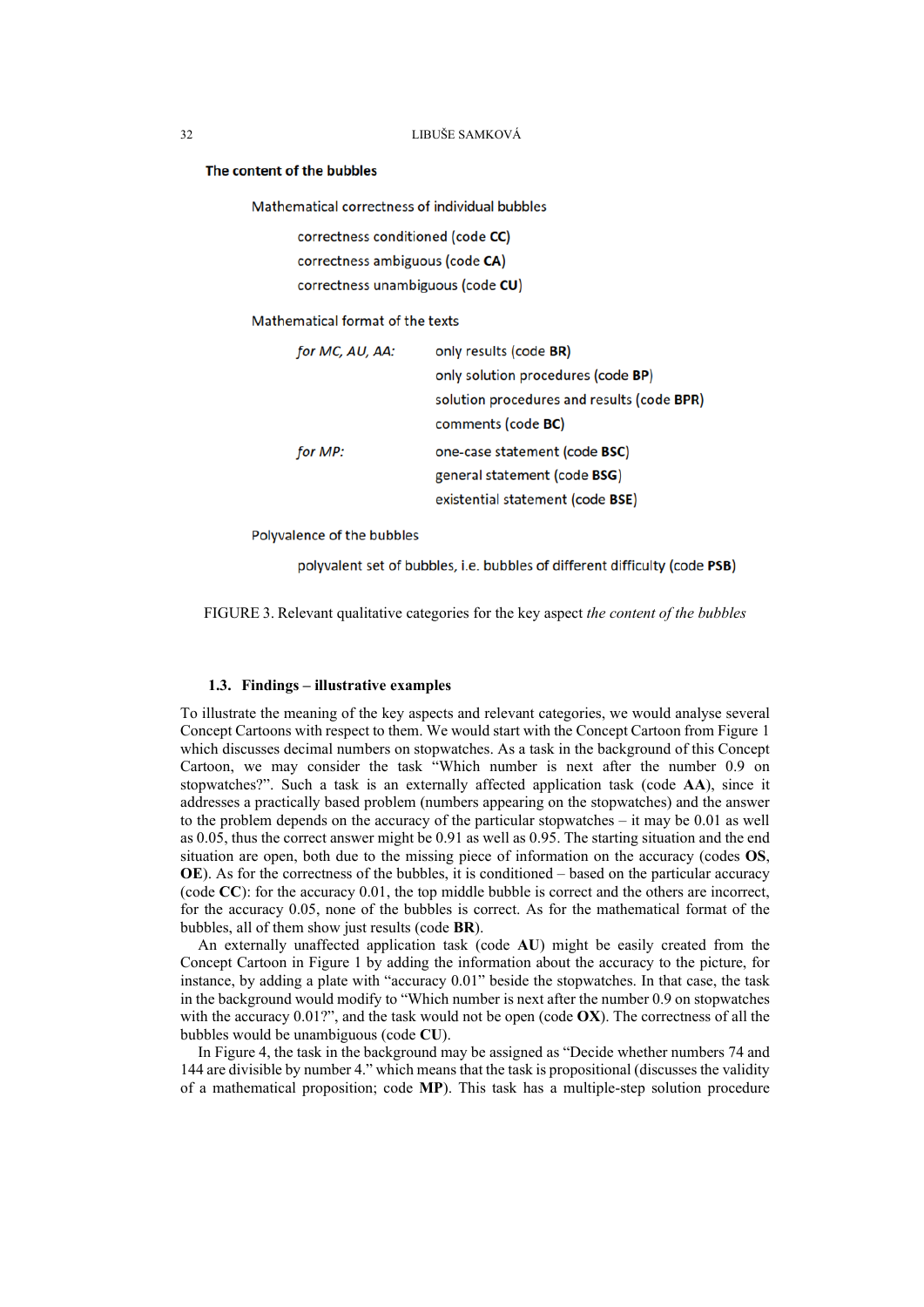which is open (there are more ways of how to decide about the divisibility and the decisions consist in more steps to complete; codes **OP**, **OM**). The top bubble shows an opinion that is ambiguous since the wording is inaccurate and one cannot see whether the child considers the decimals and units as a two-digit number or as two individual one-digit numbers (code **CA**), the other three bubbles show opinions that are clearly incorrect (code **CU**). All of the bubbles provide statements that are not general nor existential, their conclusions refer to individual cases only (code **BSC**).



FIGURE 4. Concept Cartoon on divisibility by number 4; (source of the picture: [2]: no. 1.9)

In Figure 5, the task in the background may be assigned as "Calculate  $25 - 73$ ." which means that it is a calculation task (code **MC**). This task has a multiple-step solution procedure which is open (there are more ways of how to calculate and the calculations consist in more steps to complete; codes **OP**, **OM**). The middle bubble shows a commentary on feasibility of the calculation (code **BC**) and its correctness depends on the number domain in which the calculation is executed – natural numbers or integers (code **CC**). The other three bubbles present solution procedures without results (code **BP**), two of them clearly incorrect and one clearly correct (code **CU**). A Concept Cartoon with polyvalent set of bubbles (code **PSB**) might be created from Figure 5, for instance, by modifying the middle bubble to "Take 78 off 30." Such a procedure requires not only knowledge of the process of subtraction itself but also knowledge of how compensating works in subtractions.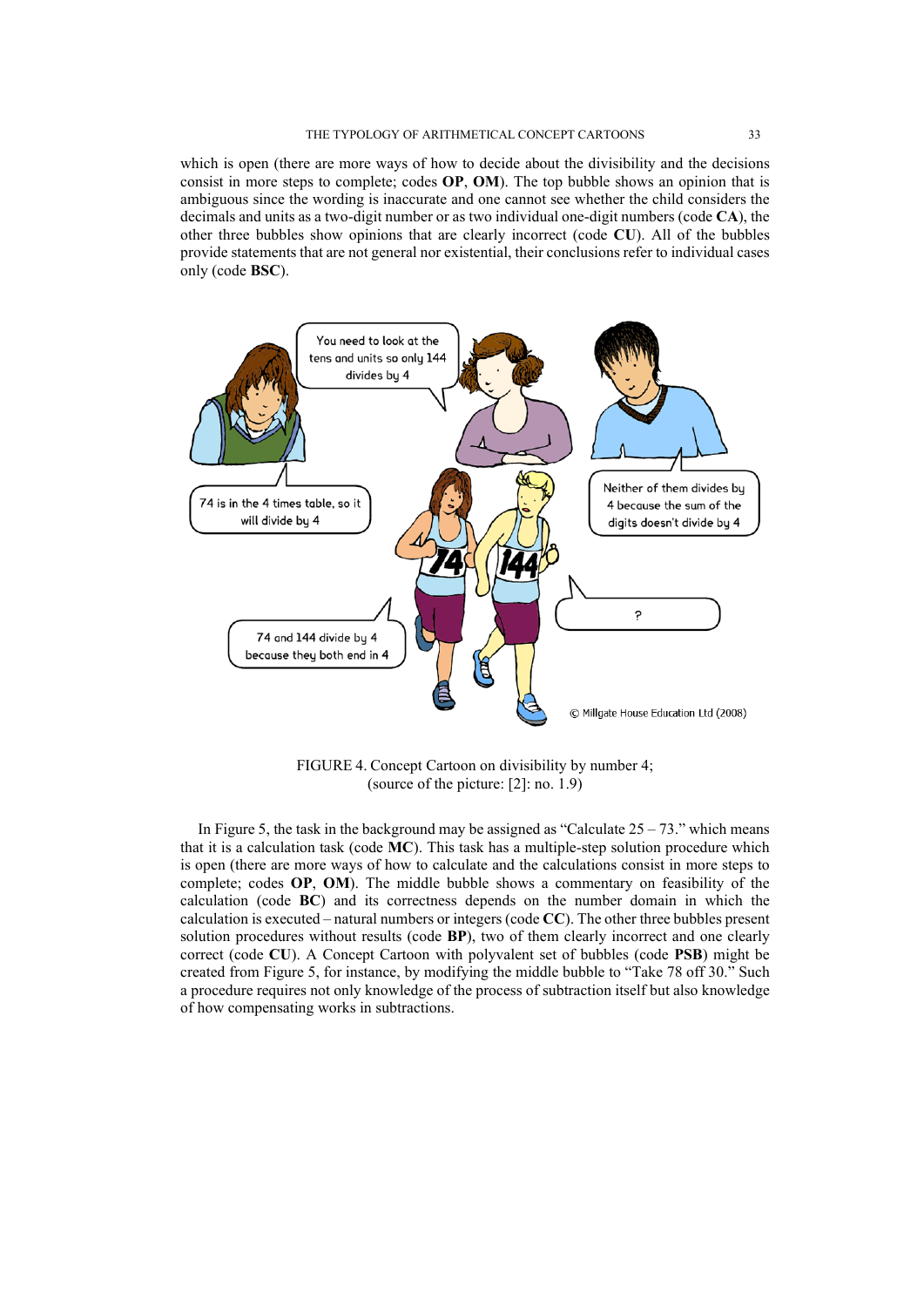

FIGURE 5: Concept Cartoon on subtraction; (source of the picture: [2]: no. 2.12)

## **CONCLUSION**

Representations of learning situations that are based on pictures, including Concept Cartoons, have only recently appeared to a greater extent in our educational environment. The typology of arithmetical Concept Cartoons presented in this paper was initially created as a support for our own systematic research and educational activities using the Concept Cartoons environment. However, its possible use exceeds our own needs. The typology can serve, for example, as a support for systematic research or educational activities of other teacher educators, or as an inspiration for establishing a typology of Concept Cartoons in geometry or in other school subjects.

Professional preparation of teachers of mathematics often includes problem posing activities that serve as a means to develop and investigate subject matter knowledge and pedagogical content knowledge of future teachers [21]. Our previous attempts to include Concept Cartoons to the problem posing activities usually failed due to excessive data fragmentation (see [16]). Since the order of relevant categories in the typology refers to their importance in the process of the creation of new Concept Cartoons and thus the comprehensive overview of the typology given in Figures 2 and 3 can be used as a step-by-step guide for creating new arithmetical Concept Cartoons, we hope that the fragmentation of data from problem posing might be avoided by letting future teachers work and familiarize with the typology before starting the problem posing process.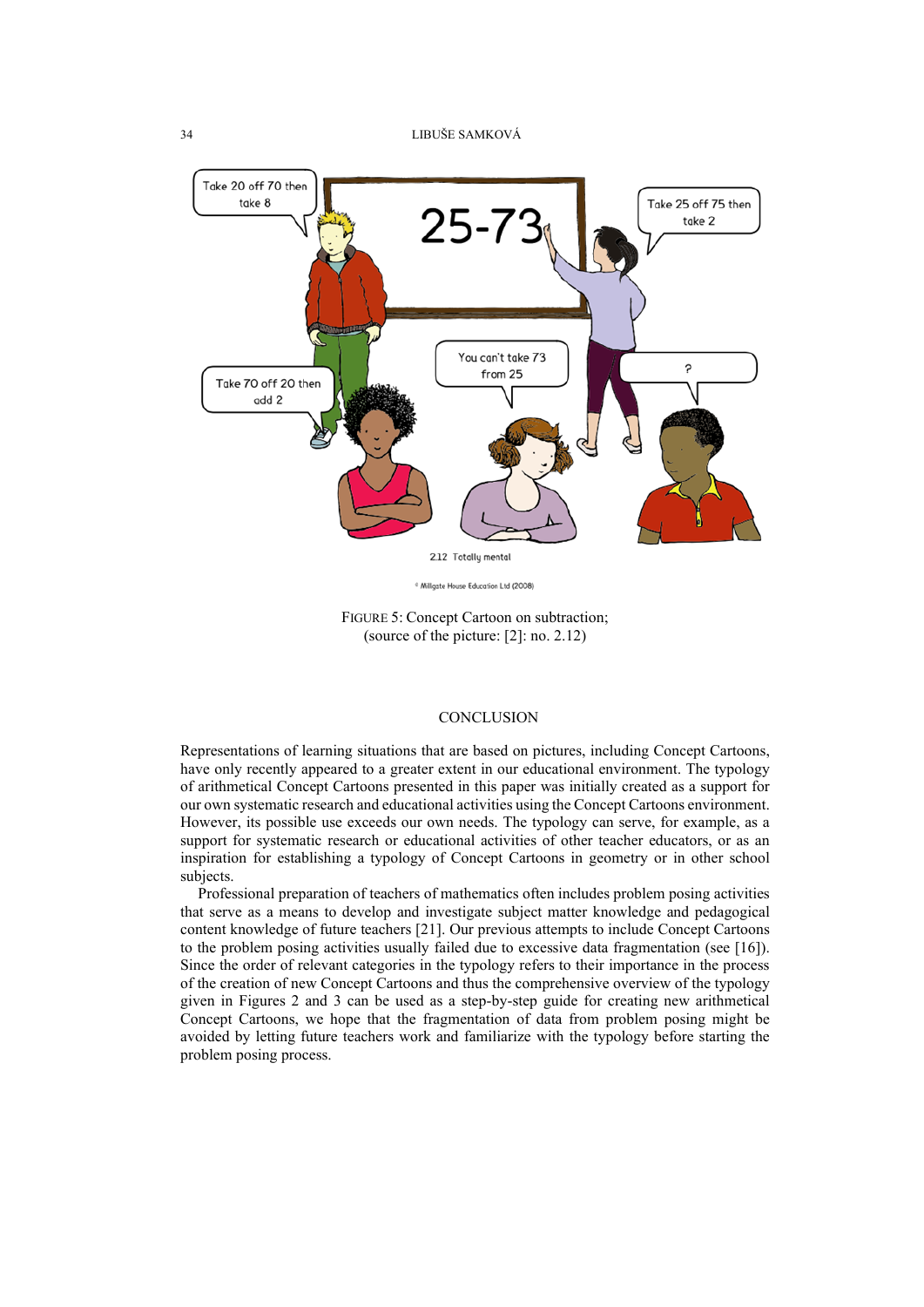The typology of arithmetic Concept Cartoons is elaborated in a monography called *The Concept Cartoons Method* [17], where 32 Concept Cartoons having various combinations of relevant categories are presented and analysed.

**Acknowledgment.** The study presented above was co-funded in the framework of the Erasmus+ Programme of the European Union (project coReflect@maths, 2019-1-DE01-KA203-004947). The European Commission's support for the production of this publication does not constitute an endorsement of the contents, which reflect the views only of the authors, and the Commission cannot be held responsible for any use which may be made of the information contained therein.

## **REFERENCES**

- [1] Buchbinder, O. & Kuntze, S. (Eds.) (2018). Mathematics Teachers Engaging with Representations of Practice. Cham: Springer.
- [2] Dabell, J., Keogh, B. & Naylor, S. (2008). *Concept Cartoons in Mathematics Education (CD-ROM)*. Sandbach: Millgate House Education.
- [3] Friesen, M. & Kuntze, S. (2016). Teacher students analyse texts, comics and video-based classroom vignettes regarding the use of representations – Does format matter? In C. Csíkos et al. (Eds.) *Proceedings of the 40th Conference of the International Group for the Psychology of Mathematics Education (Vol. 2)* (259–266). Szeged: PME.
- [4] Fernández, C., Sánchez-Matamoros, G., Valls, J. & Callejo, M. L. (2018). Noticing students' mathematical thinking: characterization, development and contexts. *Avances de Investigación en Educación Matemática, 13*, 39–61.
- [5] Grossman, P., Compton, C., Igra, D., Ronfeldt, M., Shahan, E., & Williamson, P. (2009). Teaching practice: a cross-professional perspective. *Teachers College Record, 111*(9), 2055–2100.
- [6] Hellmig, L. (2010). Effective 'blended' professional development for teachers of mathematics: design and evaluation of the "UPOLA"-program. In *Proceedings of CERME 6* (1694–1703). Lyon, France: INRP.
- [7] Ivars, P., Fernández, C., Llinares, S., Friesen, M., Krummenauer, J., Kuntze, S., Healy, L., Samková, L. & Skilling, K. (2020). A digital tool to support teachers' collaborative reflection on mathematics classroom situations: The Erasmus+ coReflect@maths project. In *Proceedings of ICERI2020 Conference* (3661–3667).
- [8] Keogh, B. & Naylor, S. (1993). Learning in science: another way in. *Primary Science Review, 26*, 22–23.
- [9] Keogh, B. & Naylor, S. (1999). Concept cartoons, teaching and learning in science: an evaluation. *International Journal of Science Education, 21*(4), 431–446.
- [10] Miles, M. B., Huberman, A. M. & Saldaña, J. (2018). *Qualitative data analysis: A methods sourcebook*. SAGE publications.
- [11] Naylor, S., Keogh, B. & Downing, B. (2007). Argumentation and primary science. *Research in Science Education, 37*, 17–39.
- [12] Nohda, N. (2000). Teaching by open-approach method in Japanese mathematics classroom. In T. Nakahara & M. Koyama (Eds.) *Proceedings of PME 24 (Vol. 1)* (39–53). Hiroshima: Hiroshima University.
- [13] Samková, L. (2018). Assessing future teachers' knowledge on fractions: written tests vs Concept Cartoons. *Journal on Efficiency and Responsibility in Education and Science, 11*(3), 45–52.
- [14] Samková, L. (2019a). Investigating subject matter knowledge and pedagogical content knowledge in mathematics with the Concept Cartoons method. *Scientia in educatione, 10*(2), 62–79.
- [15] Samková, L. (2019b). Preparing future teachers for formative assessment: the case of Concept Cartoons. In J. Novotná & H. Moraová (Eds.) *International Symposium Elementary Maths Teaching SEMT '19. Proceedings* (372–382), Praha: Univerzita Karlova, Pedagogická fakulta.